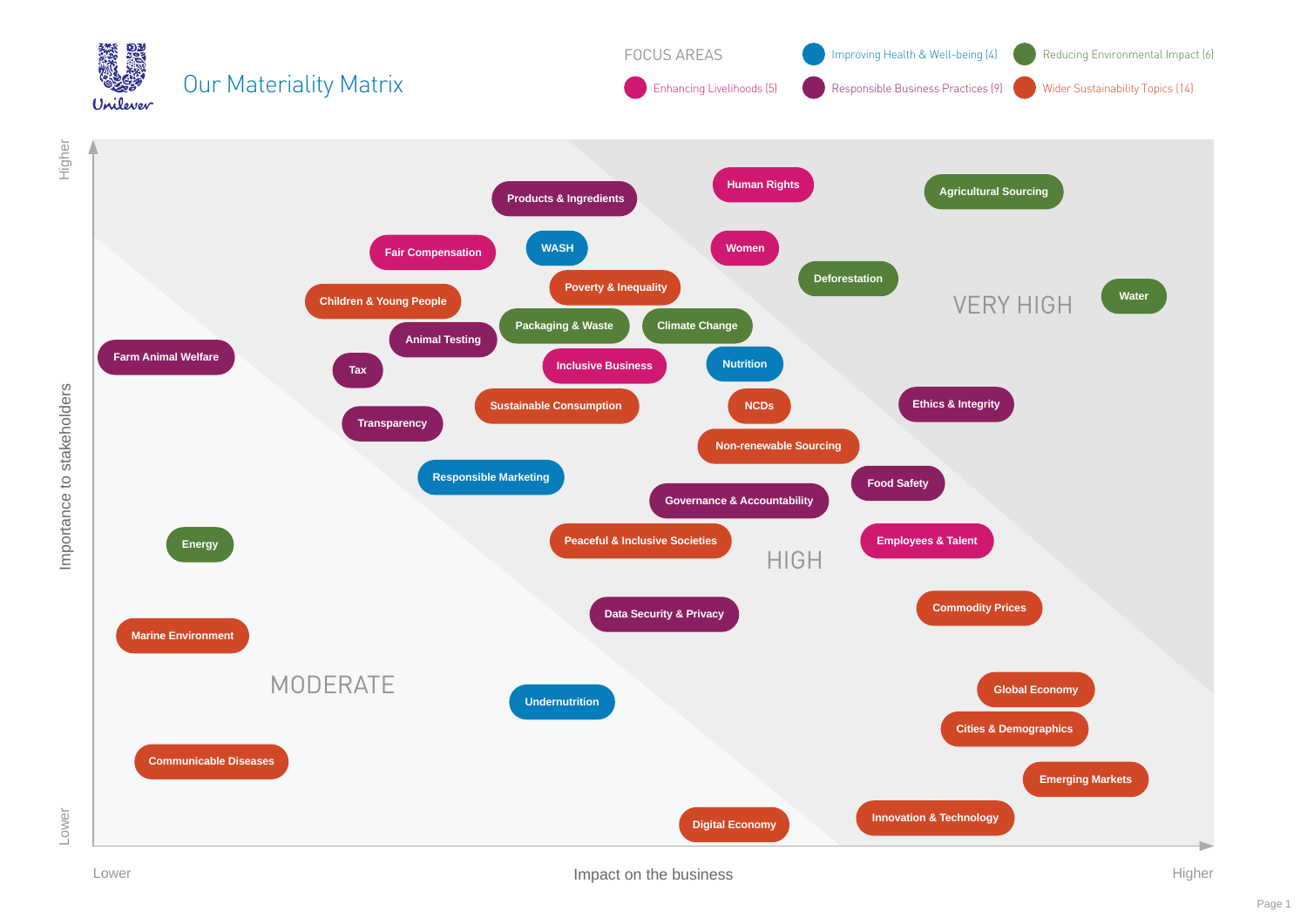|          | ▓▓<br>▒▒ <mark>▒</mark> Our Materiality Matrix | <b>FOCUS AREAS</b> | Improving Health & Well-being (4) (Comp) Reducing Environmental Impact (6)                    |  |
|----------|------------------------------------------------|--------------------|-----------------------------------------------------------------------------------------------|--|
| Unilever |                                                |                    | Enhancing Livelihoods (5) Responsible Business Practices (9) Wider Sustainability Topics (14) |  |

A total of **191 issues** have been identified and grouped into **38 topics**. The table below lists the 38 topics that form Our Materiality Matrix and reflects how we have prioritised them. We have classified these topics into five Focus Areas. Improving Health & Well-being, Reducing Environmental Impact and Enhancing Livelihoods encompass the three Big Goals of the Unilever Sustainable Living Plan; Responsible Business Practices and Wider Sustainability Topics include topics that are not explicitly part of our Plan, but which are relevant to our commitments as a responsible business.

| <b>Topic</b>                       | <b>Issues</b>                                                                                                                                                                                                                                            | <b>Priority</b>  | <b>Topic</b>                                                                                                                                                      | <b>Issues</b>                                                                                                                                                                                            | <b>Priority</b>  |
|------------------------------------|----------------------------------------------------------------------------------------------------------------------------------------------------------------------------------------------------------------------------------------------------------|------------------|-------------------------------------------------------------------------------------------------------------------------------------------------------------------|----------------------------------------------------------------------------------------------------------------------------------------------------------------------------------------------------------|------------------|
| <b>Agricultural Sourcing</b>       | Raw materials<br>Organic products<br>Soy and oils<br>Fruit and vegetables<br>Cocoa and sugar<br>Dairy<br>Paper and board<br>Tea<br>Traceability<br>Biodiversity<br>Environmental degradation<br>Smallholder farmers (also part of Enhancing Livelihoods) | <b>VERY HIGH</b> | <b>Deforestation</b>                                                                                                                                              | Palm oil - sustainable and traceable                                                                                                                                                                     | <b>VERY HIGH</b> |
|                                    |                                                                                                                                                                                                                                                          |                  | <b>Digital Economy</b>                                                                                                                                            | Online retail<br>Data explosion<br>Ambient intelligence<br>Smart environments                                                                                                                            | MODERATE         |
|                                    |                                                                                                                                                                                                                                                          |                  | <b>Emerging Markets</b>                                                                                                                                           | Knowledge transfer to emerging markets<br>Product pricing and adaptation<br>Emerging markets strategy<br>Emerging markets competitors<br>'Asian century'<br>Growing middle class                         | <b>HIGH</b>      |
| <b>Animal Testing</b>              | Animal testing                                                                                                                                                                                                                                           | <b>HIGH</b>      | <b>Employees &amp; Talent</b>                                                                                                                                     | Pensions and social security                                                                                                                                                                             | <b>HIGH</b>      |
| <b>Children &amp; Young People</b> | Growing youth population<br>Child mortality<br>Child labour<br>Opportunities for young people<br>Marketing to children                                                                                                                                   | <b>HIGH</b>      | Talent attraction and retention<br>Occupational health and safety<br>Training and education<br>Health and well-being<br>Access to talent<br>Quality of employment |                                                                                                                                                                                                          |                  |
| <b>Cities &amp; Demographics</b>   | Changing household structures<br>Resilient and safe infrastructure and cities<br>Urbanisation<br>Growing population<br>Rural depopulation                                                                                                                | <b>HIGH</b>      |                                                                                                                                                                   | Employment culture                                                                                                                                                                                       |                  |
|                                    |                                                                                                                                                                                                                                                          |                  | <b>Energy</b>                                                                                                                                                     | Operational eco-efficiency<br>Access to affordable, reliable and sustainable energy<br>Renewable energy<br>Algae fuel                                                                                    | MODERATE         |
| <b>Climate Change</b>              | Air pollution<br>Transportation<br>Direct energy consumption<br>GHG emissions from our operations<br>GHG emissions from consumer use<br>Hydrofluorocarbons (HFCs)<br>Climate change products<br>Land use changes                                         | <b>HIGH</b>      | <b>Ethics &amp; Integrity</b>                                                                                                                                     | Ethical business practices<br>Compliance<br>Risk and crisis management<br>Anti-trust/anti-competitive behaviour<br>Anti-counterfeiting<br>Grey market<br>Bribery and corruption<br>Intellectual property | <b>VERY HIGH</b> |
| <b>Commodity Prices</b>            | Non-food commodity prices<br>Food commodity prices<br>Food security                                                                                                                                                                                      | <b>HIGH</b>      |                                                                                                                                                                   | <b>Fair Compensation</b><br>Pay differential among employees<br>Living wage                                                                                                                              | <b>HIGH</b>      |
|                                    |                                                                                                                                                                                                                                                          |                  |                                                                                                                                                                   |                                                                                                                                                                                                          |                  |
| <b>Communicable Diseases</b>       | HIV/AIDS, malaria and other diseases                                                                                                                                                                                                                     | MODERATE         | <b>Farm Animal Welfare</b>                                                                                                                                        | Cage-free eggs                                                                                                                                                                                           | MODERATE         |
| <b>Data Security &amp; Privacy</b> | Cyber security<br>Data privacy                                                                                                                                                                                                                           | <b>HIGH</b>      | <b>Food Safety</b>                                                                                                                                                | Food safety                                                                                                                                                                                              | <b>HIGH</b>      |

**Continued overleaf**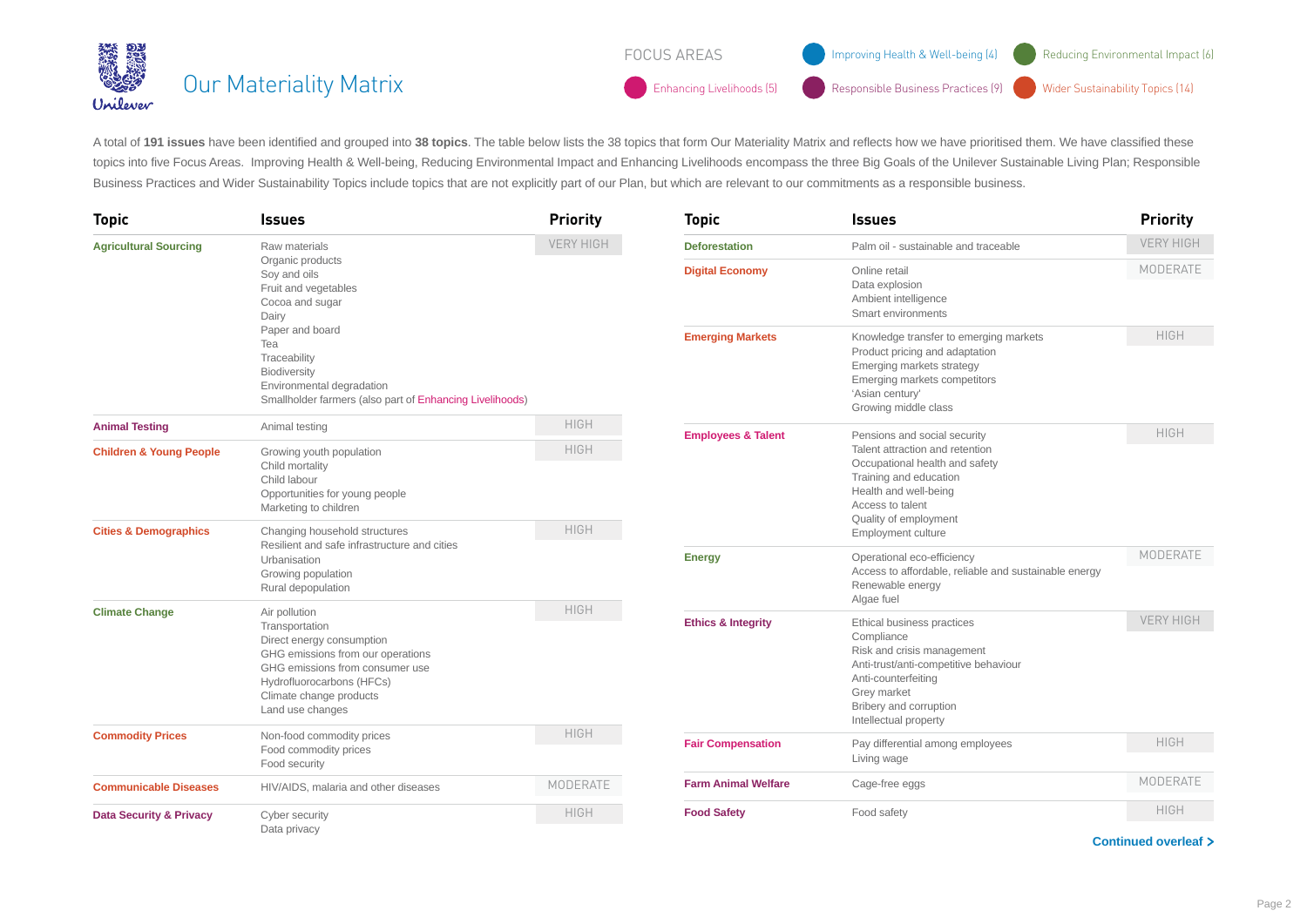| 美好       | <b>Our Materiality Matr</b> |
|----------|-----------------------------|
| Unilever |                             |

FOCUS AREAS **IMPROVING Health & Well-being (4)** Reducing Environmental Impact (6)

Our Materiality Materiality Materiality Materiality Materiality Materiality Materiality Materiality Materiality Topics (14)

| <b>Topic</b>                               | <b>Issues</b>                                                                                                                                                                                                                                                                                                                                                               | <b>Priority</b>                                                  | <b>Topic</b>                                                                                                                                                                                                                                                               | <b>Issues</b>                                                                                                           | <b>Priority</b> |
|--------------------------------------------|-----------------------------------------------------------------------------------------------------------------------------------------------------------------------------------------------------------------------------------------------------------------------------------------------------------------------------------------------------------------------------|------------------------------------------------------------------|----------------------------------------------------------------------------------------------------------------------------------------------------------------------------------------------------------------------------------------------------------------------------|-------------------------------------------------------------------------------------------------------------------------|-----------------|
| <b>Global Economy</b>                      | Economic growth rates<br>Economic performance and impact<br>Globalisation<br>Euro/Dollar dependence<br>Protectionism and legislation<br>Sanctions<br>Import-export regulations                                                                                                                                                                                              | <b>HIGH</b><br><b>Non-renewable Sourcing</b><br><b>Nutrition</b> | Supply chain management and procurement procedures<br>Supplier payment terms<br>Sourcing of non-agricultural materials<br>Conflict minerals                                                                                                                                | <b>HIGH</b>                                                                                                             |                 |
|                                            |                                                                                                                                                                                                                                                                                                                                                                             |                                                                  |                                                                                                                                                                                                                                                                            | Diets and lifestyles<br>Product reformulation<br>Nutritional profile                                                    | <b>HIGH</b>     |
| Governance &<br><b>Accountability</b>      | Audit conflict of interest<br><b>Board effectiveness</b><br>Accountability to stakeholders<br>Long-term capitalism<br>Internal governance and accountability                                                                                                                                                                                                                | <b>HIGH</b>                                                      |                                                                                                                                                                                                                                                                            | Nutritional labelling<br>Salt content and reduction<br>Saturated fat<br>Trans fat<br>Calories<br>Obesity                |                 |
| <b>Human Rights</b>                        | Gender diversity/discrimination/inclusion<br>Racial diversity/discrimination/inclusion                                                                                                                                                                                                                                                                                      | <b>VERY HIGH</b>                                                 |                                                                                                                                                                                                                                                                            | Sugar content and sugar reduction<br>Consumer behaviour change                                                          |                 |
|                                            | Sexual orientation diversity/discrimination/inclusion<br>Other forms of diversity/discrimination/inclusion<br>Land grabbing<br>Labour management relations<br>Rights of indigenous peoples<br>Equality of opportunity and treatment<br>Human rights<br>Forced labour<br>Freedom of association and collective bargaining<br>Informal labour in value chain<br>Working hours | <b>Packaging &amp; Waste</b>                                     | Biodegradable/bio-based packaging<br>Recycling of packaging<br>Reuse of packaging<br>Synthetic plastics and chemical components<br>Sachet waste<br>Effluents from waste<br>Manufacturing and office waste<br>Food waste<br>Consumer views on packaging<br>Circular economy | <b>HIGH</b>                                                                                                             |                 |
|                                            | Maternity protection<br>Migrant workers and trafficking                                                                                                                                                                                                                                                                                                                     |                                                                  | <b>Peaceful &amp; Inclusive Societies</b><br><b>HIGH</b>                                                                                                                                                                                                                   | Terrorism<br>Fragile states                                                                                             | <b>HIGH</b>     |
| <b>Inclusive Business</b>                  | Socially inclusive business models<br>Environmentally-sustainable business models<br>Global partnerships for sustainable development<br>Philanthropy                                                                                                                                                                                                                        |                                                                  |                                                                                                                                                                                                                                                                            | Inclusive and equitable education<br>Social unrest<br>Cultural conflict<br>Rule of law                                  |                 |
| <b>Innovation &amp; Technology</b>         | Stem cells research<br>Nanotechnology<br>Innovation management<br>New technologies<br>Responsible use of technologies<br>Religious, vegetarian or vegan suitability                                                                                                                                                                                                         | <b>HIGH</b>                                                      | <b>Poverty &amp; Inequality</b>                                                                                                                                                                                                                                            | Citizenship empowerment and social activism<br>Extreme poverty and hunger<br>Economic inequality in and among countries |                 |
|                                            |                                                                                                                                                                                                                                                                                                                                                                             |                                                                  |                                                                                                                                                                                                                                                                            |                                                                                                                         | <b>HIGH</b>     |
| <b>Marine Environment</b>                  | MSC-certified fish<br><b>Bioplastics</b><br>Micro-plastics<br>Responsible use of the oceans                                                                                                                                                                                                                                                                                 | MODERATE                                                         |                                                                                                                                                                                                                                                                            |                                                                                                                         |                 |
| <b>Non-Communicable Diseases</b><br>(NCDs) | Heart health<br><b>Diabetes</b>                                                                                                                                                                                                                                                                                                                                             | <b>HIGH</b>                                                      |                                                                                                                                                                                                                                                                            |                                                                                                                         |                 |

**Continued overleaf**